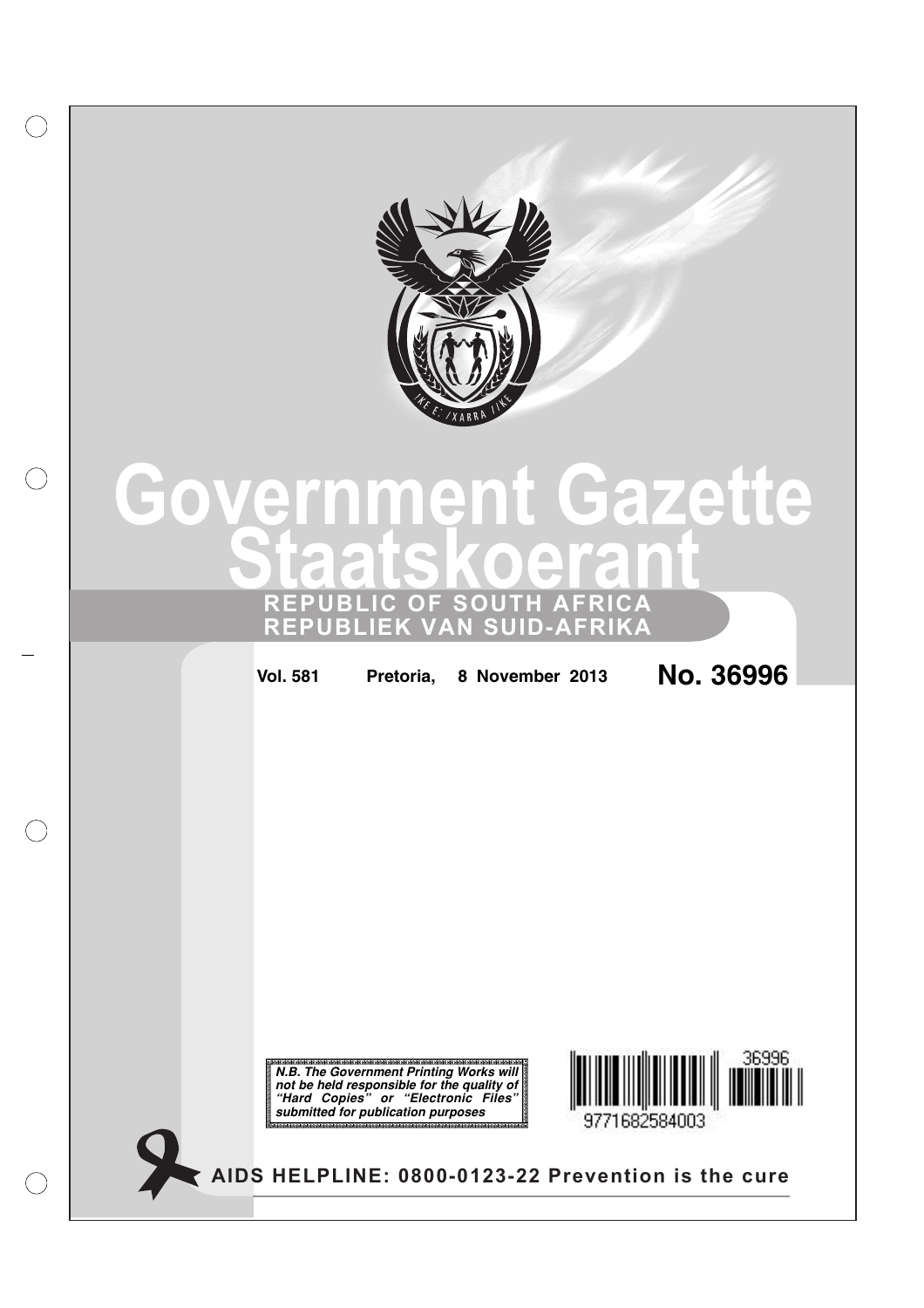$N<sub>0</sub>$ 

Page Gazette No. No.

For purposes of reference, all Proclamations, Government Notices, General Notices and Board Notices published are<br>included in the following table of contents which thus forms a weekly index. Let yourself be guided by the Gazette numbers in the righthand column:

## **CONTENTS**

## and weekly Index

| No.                            |                                                                                                                                                                                                                                             | Page<br>No. | Gazette<br>No. |
|--------------------------------|---------------------------------------------------------------------------------------------------------------------------------------------------------------------------------------------------------------------------------------------|-------------|----------------|
|                                | <b>PROCLAMATIONS</b>                                                                                                                                                                                                                        |             |                |
| R. 44                          | Transport Laws and Related Matters<br>Amendment Act (3/2013): Commence-                                                                                                                                                                     | 3           | 36911          |
| 45                             | Dangerous Weapons Act (15/2013):<br>Commencement of the Dangerous                                                                                                                                                                           |             |                |
| 46                             | Public Service Act (103/1994): Amend-                                                                                                                                                                                                       | 3           | 36949          |
| R. 47                          | ment of Schedule 1 to the Act<br>Sheriffs Act (90/1986): Commencement<br>of sections 1, 4(b), 5 (to the extent that it<br>inserts section 6B in the Act), 6 and 10 to<br>15 of the Sheriffs Amendment Act                                   | 3           | 36957          |
| 48                             | Commissions Act (8/1947): Amendment<br>the terms of reference of the<br>to<br>Commission of Inquiry into the tragic<br>incidents at or near the area commonly<br>known as the Marikana Mine<br>in<br>Rustenburg, North West Province, South | 3<br>3      | 36985<br>37001 |
|                                | <b>GOVERNMENT AND GENERAL NOTICES</b>                                                                                                                                                                                                       |             |                |
|                                |                                                                                                                                                                                                                                             |             |                |
|                                | <b>Economic Development, Department of</b>                                                                                                                                                                                                  |             |                |
| General Notice<br>1078         | Infrastructure Development Bill: Notice<br>of Introduction of Bill into Parliament                                                                                                                                                          | 3           | 36980          |
|                                | <b>Electoral Commission</b>                                                                                                                                                                                                                 |             |                |
| <b>General Notices</b><br>1083 | Local Government: Municipal Electoral<br>Act (27/2000): Electoral Commission:<br>Municipal by-elections-27 November<br>2013: Official list of voting stations                                                                               | 3           | 36990          |
| 1086                           | Proportional Representational (PR)<br>Councillors replacements effected                                                                                                                                                                     | 2           | 36994          |
|                                | <b>Environmental Affairs, Department of</b>                                                                                                                                                                                                 |             |                |
| 824                            | Government Notices<br>Department of Environmental Affairs:<br>African Penguin Biodiversity Manage-                                                                                                                                          |             |                |
| R. 827                         | National Environmental Management:<br>Air Quality Act (39/2004): National Dust                                                                                                                                                              | 3           | 36966          |
|                                |                                                                                                                                                                                                                                             | 4           | 36974          |

#### Home Affairs, Department of

**Government Notices** 

| 839 Births and Deaths Registration Act<br>(51/1992): Alteration of forenames in |     |       |
|---------------------------------------------------------------------------------|-----|-------|
|                                                                                 | - 6 | 36996 |
| 840 do.: Alteration of surnames in terms of                                     | -17 | 36996 |

67

36996

#### Human Settlements, Department of

**General Notice** 

1088 Social Housing Act (16/2008): Legal Notice 01/2013: Attention: All SHI, non-Compliant SHI, the public and Housing 

 $No$ 

Bladsy Koerant No. No.

Alle Proklamasies, Goewermentskennisgewings, Algemene Kennisgewings en Raadskennisgewings gepubliseer, word vir<br>verwysingsdoeleindes in die volgende Inhoudsopgawe ingesluit wat dus 'n weeklikse indeks voorstel. Laat uself deur die Koerantnommers in die regterhandse kolom lei:

## **INHOUD**

#### en weeklikse Indeks

| No.   |                                                                                                                                                                                                                                                                              | No. | Bladsy Koerant<br>No. |
|-------|------------------------------------------------------------------------------------------------------------------------------------------------------------------------------------------------------------------------------------------------------------------------------|-----|-----------------------|
|       | <b>PROKLAMASIES</b>                                                                                                                                                                                                                                                          |     |                       |
|       | R. 44 Vervoer Wette en Aanverwante<br>Aangeleenthede (3/2013): Inwerkingtre-<br>ding van Wet                                                                                                                                                                                 | 4   | 36911                 |
| 45    | Wet op Gevaarlike Wapens (15/2013):<br>Inwerkingtreding van die Wet op                                                                                                                                                                                                       |     |                       |
|       | Gevaarlike Wapens                                                                                                                                                                                                                                                            | 4   | 36949                 |
| 46    | Staatsdienswet (103/1994): Wysiging                                                                                                                                                                                                                                          | 4   | 36957                 |
| R. 47 | Wet op Baljus (90/1986): Inwerking-<br>treding van artikels 1, 4(b), 5 (tot die<br>mate waarin dit artikel 6B in die Wet<br>invoeg), 6 en 10 tot 15 van die                                                                                                                  |     |                       |
|       | Wysigingswet op Baljus (14/2012)<br>48 Commissions Act (8/1947): Amendment<br>to the terms of reference of the<br>Commission of Inquiry into the tragic<br>incidents at or near the area commonly<br>known as the Marikana Mine in<br>Rustenburg, North West Province, South | 4   | 36985                 |
|       |                                                                                                                                                                                                                                                                              | 3   | 37001                 |

#### **GOEWERMENTS- EN ALGEMENE KENNISGEWINGS**

Arbeid, Departement van Algemene Kennisgewing

|                        | 1089 Labour Relations Act, 1995: Change of<br>name of an Employers' Organisation                                                                                                                                            | 79 | 36996 |  |  |  |  |  |
|------------------------|-----------------------------------------------------------------------------------------------------------------------------------------------------------------------------------------------------------------------------|----|-------|--|--|--|--|--|
|                        | <b>Binnelandse Sake, Departement van</b>                                                                                                                                                                                    |    |       |  |  |  |  |  |
|                        | Goewermentskennisgewings                                                                                                                                                                                                    |    |       |  |  |  |  |  |
| 839                    | Births and Deaths Registration Act<br>(51/1992): Alteration of forenames in                                                                                                                                                 | 6  | 36996 |  |  |  |  |  |
| 840.                   | do.: Alteration of surnames in terms of                                                                                                                                                                                     | 17 | 36996 |  |  |  |  |  |
|                        | Ekonomiese Ontwikkeling, Departement van                                                                                                                                                                                    |    |       |  |  |  |  |  |
| 1078                   | Algemene Kennisgewing<br>Infrastructure Development Bill: Notice<br>of Introduction of Bill into Parliament                                                                                                                 | 3  | 36980 |  |  |  |  |  |
|                        | Handel en Nywerheid, Departement van                                                                                                                                                                                        |    |       |  |  |  |  |  |
|                        | Goewermentskennisgewing<br>R. 828 Trade Metrology Act (77/1973): Notice of<br>Amendment of the Regulations of the<br>Trade Metrology Act, Published<br>bv<br>Government Notice No. R2362 of<br>18 November 1977, as Amended | 9  | 36974 |  |  |  |  |  |
| Algemene Kennisgewings |                                                                                                                                                                                                                             |    |       |  |  |  |  |  |
| 1081                   | Collaboration of the Minister of Trade<br>Industry and Economic<br>and<br>Development to ensure that the IDZ at<br>Saldanha Bay forms part of the<br>Presidential Infrastructure Coordinating                               |    |       |  |  |  |  |  |
| 1087                   | Commission (PICC) rollout programme<br>Promotion and Protection of Investment<br>Bill, 2013: Invitation for the public to<br>Promotion and<br>the<br>comment<br>on                                                          | 3  | 36988 |  |  |  |  |  |
|                        | Protection of Investment Bill, 2013                                                                                                                                                                                         | 3  | 36995 |  |  |  |  |  |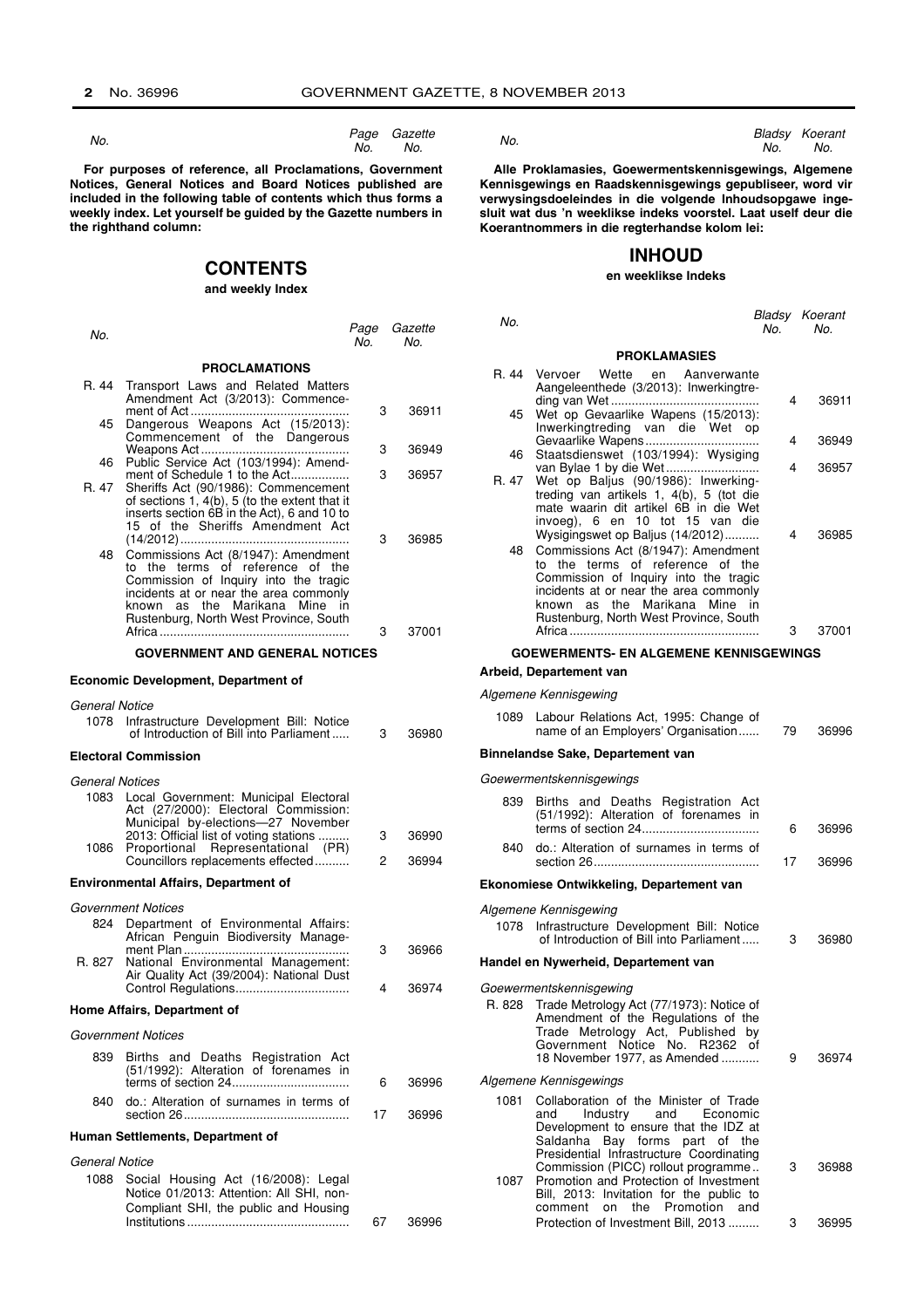| No.                                                   |                                                                                                                                                                                                                                                                       | Page<br>No. | Gazette<br>No. |  |  |  |
|-------------------------------------------------------|-----------------------------------------------------------------------------------------------------------------------------------------------------------------------------------------------------------------------------------------------------------------------|-------------|----------------|--|--|--|
| Justice and Constitutional Development, Department of |                                                                                                                                                                                                                                                                       |             |                |  |  |  |
| 841<br>842                                            | Government Notices<br>Promotion of Access to Information Act<br>(2/2000): Description submitted in terms<br>$do.: do \dots 0$                                                                                                                                         | 32<br>35    | 36996<br>36996 |  |  |  |
| 843<br>844                                            | $do.: do \dots 0$                                                                                                                                                                                                                                                     | 38<br>41    | 36996<br>36996 |  |  |  |
| General Notice<br>1084                                | State Attorney Amendment Bill, 2013:<br>Publication of Explanatory Summary                                                                                                                                                                                            | 3           | 36992          |  |  |  |
|                                                       | <b>Independent Communications Authority of South Africa</b>                                                                                                                                                                                                           |             |                |  |  |  |
| General Notice                                        |                                                                                                                                                                                                                                                                       |             |                |  |  |  |
| 1054                                                  | Electronic<br>Communications<br>Act<br>(36/2005): Application for the amend-<br>ment of a Class Community Sound<br>Broadcasting Service Licence: Radio                                                                                                                | 3           | 36972          |  |  |  |
|                                                       | Labour, Department of                                                                                                                                                                                                                                                 |             |                |  |  |  |
| General Notice                                        |                                                                                                                                                                                                                                                                       |             |                |  |  |  |
|                                                       | 1089 Labour Relations Act, 1995: Change of<br>name of an Employers' Organisation                                                                                                                                                                                      | 79          | 36996          |  |  |  |
|                                                       | <b>National Treasury</b>                                                                                                                                                                                                                                              |             |                |  |  |  |
|                                                       | Government Notice                                                                                                                                                                                                                                                     |             |                |  |  |  |
| 837                                                   | Public Finance Management Act and<br>Division of Revenue Act (2/2013):<br>Statement of the National and Provincial<br>Governments' Revenue, Expenditure<br>and National Borrowing as at<br>30<br>September 2013 issued by the Director-<br>General: National Treasury | 3           | 36983          |  |  |  |
|                                                       | <b>Public Service and Administration, Department of</b>                                                                                                                                                                                                               |             |                |  |  |  |
| General Notice                                        |                                                                                                                                                                                                                                                                       |             |                |  |  |  |
| 1079                                                  | Public Administration Management Bill in<br>November 2013: Notice of introduction of<br>Public Administration Management Bill<br>into Parliament                                                                                                                      | 3           | 36981          |  |  |  |
|                                                       | Rural Development and Land Reform, Department of                                                                                                                                                                                                                      |             |                |  |  |  |
| General Notice                                        |                                                                                                                                                                                                                                                                       |             |                |  |  |  |
| 1085                                                  | Property Valuation Bill, 2013: Explana-                                                                                                                                                                                                                               | 3           | 36993          |  |  |  |
|                                                       | <b>South African Revenue Service</b>                                                                                                                                                                                                                                  |             |                |  |  |  |
|                                                       | Government Notice                                                                                                                                                                                                                                                     |             |                |  |  |  |
| R. 823                                                | Customs and<br>Excise Act. 1964:<br>Amendment of Rules (DAR 127)                                                                                                                                                                                                      | 3           | 36965          |  |  |  |
|                                                       | Trade and Industry, Department of                                                                                                                                                                                                                                     |             |                |  |  |  |
| Government Notice                                     |                                                                                                                                                                                                                                                                       |             |                |  |  |  |
| R. 828                                                | Trade Metrology Act (77/1973): Notice of<br>Amendment of the Regulations of the<br>Trade Metrology Act, Published by<br>Government Notice No. R2362<br>οf<br>18 November 1977, as Amended                                                                             | 9           | 36974          |  |  |  |
| <b>General Notices</b>                                |                                                                                                                                                                                                                                                                       |             |                |  |  |  |
| 1081                                                  | Collaboration of the Minister of Trade<br>Industry<br>and<br>Economic<br>and<br>Development to ensure that the IDZ at<br>Saldanha Bay forms part of the<br>Presidential Infrastructure Coordinating<br>Commission (PICC) rollout programme                            | 3           | 36988          |  |  |  |

| No.                      |                                                                                                                                                                                                                                                                          | No.                  | Bladsy Koerant<br>No.            |
|--------------------------|--------------------------------------------------------------------------------------------------------------------------------------------------------------------------------------------------------------------------------------------------------------------------|----------------------|----------------------------------|
| 1090                     | International Trade Administration<br><b>Commission: Customs Tariff Applications</b>                                                                                                                                                                                     | 80                   | 36996                            |
|                          | Justisie en Staatkundige Ontwikkeling, Departement van                                                                                                                                                                                                                   |                      |                                  |
| 841<br>842<br>843<br>844 | Goewermentskennisgewings<br>Promotion of Access to Information Act<br>(2/2000): Description submitted in terms<br>$do.: do \dots 0$                                                                                                                                      | 32<br>35<br>38<br>41 | 36996<br>36996<br>36996<br>36996 |
| 1084                     | Algemene Kennisgewing<br>Wysigingswetsontwerp op<br>die<br>Staatsprokureur, 2013: Publikasie van<br>Verduidelikende Opsomming                                                                                                                                            | 4                    | 36992                            |
| van                      | Landelike Ontwikkeling en Grondhervorming, Departement                                                                                                                                                                                                                   |                      |                                  |
|                          | Algemene Kennisgewing                                                                                                                                                                                                                                                    |                      |                                  |
| 1085                     | Property Valuation Bill, 2013: Explana-                                                                                                                                                                                                                                  | 3                    | 36993                            |
|                          | Menslike Nedersettings, Departement van                                                                                                                                                                                                                                  |                      |                                  |
| 1088                     | Algemene Kennisgewing<br>Social Housing Act (16/2008): Legal<br>Notice 01/2013: Attention: All SHI, non-<br>Compliant SHI, the public and Housing                                                                                                                        | 67                   | 36996                            |
|                          | <b>Nasionale Tesourie</b>                                                                                                                                                                                                                                                |                      |                                  |
|                          | Goewermentskennisgewing                                                                                                                                                                                                                                                  |                      |                                  |
| 837                      | Public Finance Management Act and<br>of Revenue Act (2/2013):<br>Division<br>Statement of the National and Provincial<br>Governments' Revenue, Expenditure<br>and National Borrowing as at<br>30<br>September 2013 issued by the Director-<br>General: National Treasury | 3                    | 36983                            |
|                          | Omgewingsake, Departement van                                                                                                                                                                                                                                            |                      |                                  |
| 824<br>R. 827            | Goewermentskennisgewings<br>Department of Environmental Affairs:<br>African Penguin Biodiversity Manage-<br>National Environmental Management:                                                                                                                           | 3                    | 36966                            |
|                          | Air Quality Act (39/2004): National Dust                                                                                                                                                                                                                                 | 4                    | 36974                            |
|                          | Onafhanklike Kommunikasie-owerheid van Suid-Afrika                                                                                                                                                                                                                       |                      |                                  |
|                          | Algemene Kennisgewing                                                                                                                                                                                                                                                    |                      |                                  |
| 1054                     | Electronic<br>Communications<br>Act<br>(36/2005): Application for the amend-<br>ment of a Class Community Sound<br>Broadcasting Service Licence: Radio                                                                                                                   | 3                    | 36972                            |
|                          | Staatdiens en Administrasie, Departement van                                                                                                                                                                                                                             |                      |                                  |
|                          | Algemene Kennisgewing                                                                                                                                                                                                                                                    |                      |                                  |
| 1079                     | Public Administration Management Bill in<br>November 2013: Notice of introduction of<br>Public Administration Management Bill                                                                                                                                            | 3                    | 36981                            |
|                          | Suid-Afrikaanse Inkomstediens                                                                                                                                                                                                                                            |                      |                                  |
|                          | Goewermentskennisgewing                                                                                                                                                                                                                                                  |                      |                                  |
| R. 823                   | Excise<br>Customs<br>and<br>Act. 1964:<br>Amendment of Rules (DAR 127)                                                                                                                                                                                                   | 3                    | 36965                            |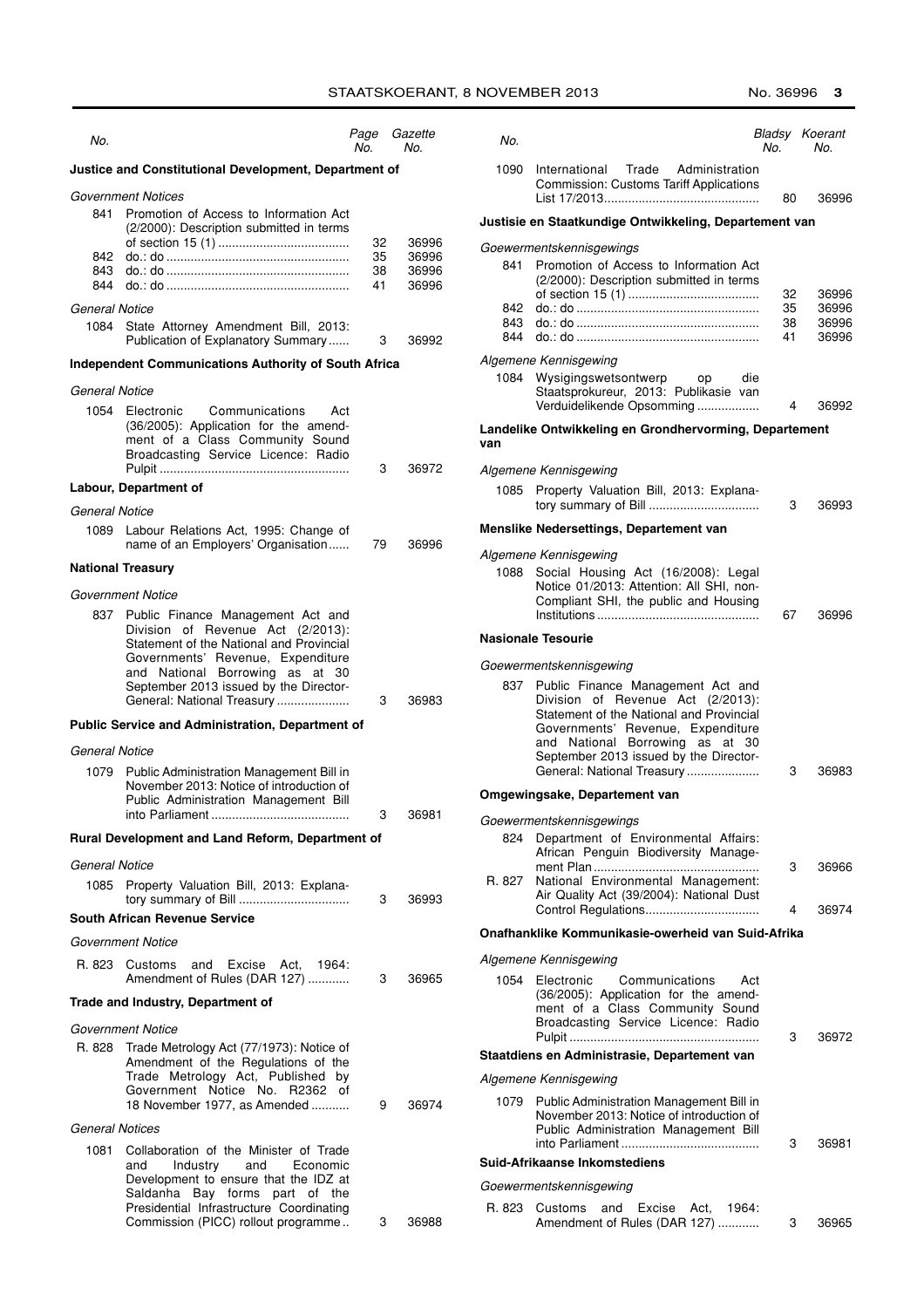#### **GOVERNMENT GAZETTE, 8 NOVEMBER 2013**

| No.                   |                                                                                                                                                                                                               | Page<br>No. | Gazette<br>No. | No.  |                                                                                                                                                                                                                                    | No.      | Bladsy Koerant<br>No. |
|-----------------------|---------------------------------------------------------------------------------------------------------------------------------------------------------------------------------------------------------------|-------------|----------------|------|------------------------------------------------------------------------------------------------------------------------------------------------------------------------------------------------------------------------------------|----------|-----------------------|
| 1087                  | Promotion and Protection of Investment                                                                                                                                                                        |             |                |      | Verkiesingskommissie                                                                                                                                                                                                               |          |                       |
| 1090                  | Bill, 2013: Invitation for the public to<br>comment on the Promotion and<br>Protection of Investment Bill, 2013<br>Trade<br>Administration<br>International<br><b>Commission: Customs Tariff Applications</b> | 3<br>80     | 36995<br>36996 | 1086 | Algemene Kennisgewings<br>1083 Local Government: Municipal Electoral<br>Act (27/2000): Electoral Commission:<br>Municipal by-elections-27 November<br>2013: Official list of voting stations<br>Proportional Representational (PR) | 3        | 36990                 |
|                       | <b>Transport, Department of</b>                                                                                                                                                                               |             |                |      | Councillors replacements effected                                                                                                                                                                                                  | 2        | 36994                 |
|                       | Government Notice                                                                                                                                                                                             |             |                |      | Vervoer, Departement van                                                                                                                                                                                                           |          |                       |
|                       | R. 838 Administrative Adjudication of Road<br>Traffic Offences Act (46/1998) as                                                                                                                               |             |                |      | Goewermentskennisgewings                                                                                                                                                                                                           |          |                       |
|                       | amended: Amendment of Administrative<br>Adjudication of Road Traffic Offences                                                                                                                                 | 3           | 36991          |      | R. 838 Administrative Adjudication of Road<br>Traffic Offences Act (46/1998) as<br>amended: Amendment of Administrative<br>Adjudication of Road Traffic Offences                                                                   |          |                       |
| <b>General Notice</b> |                                                                                                                                                                                                               |             |                |      |                                                                                                                                                                                                                                    | 3        | 36991                 |
| 1077                  | Civil Aviation Act (13/2009): Call for<br>nominations to serve on the Board of the<br>Civil Aviation Authority (CAA)                                                                                          | 3           | 36979          | 1077 | Algemene Kennisgewing<br>Civil Aviation Act (13/2009): Call for<br>nominations to serve on the Board of the<br>Civil Aviation Authority (CAA)                                                                                      | 3        | 36979                 |
|                       | Water Affairs, Department of                                                                                                                                                                                  |             |                |      | Waterwese, Departement van                                                                                                                                                                                                         |          |                       |
|                       | Government Notices                                                                                                                                                                                            |             |                |      | Goewermentskennisgewings                                                                                                                                                                                                           |          |                       |
| 845                   | National<br>Water<br>Act<br>$(36/1992)$ :<br>Disestablishment of the Thukela and                                                                                                                              |             |                | 845  | National<br>Water<br>Act<br>$(36/1998)$ :                                                                                                                                                                                          |          |                       |
|                       | Mvoti<br>to<br>Mzimkulu<br>Catchment<br>Management Agencies in KwaZulu-Natal                                                                                                                                  | 63          | 36996          |      | Disestablishment<br>of the<br>Thukela<br>and Mvoti to Mzimkulu Catchment<br>Management Agencies in KwaZulu-Natal                                                                                                                   | 63       | 36996                 |
| 846                   | do.: Proposal for the establishment of the<br>Limpopo Catchment Management<br>Agency in terms of section 78 (3) of the                                                                                        | 64          | 36996          | 846  | do.: Proposal for the establishment of the<br>Limpopo<br>Catchment<br>Management<br>Agency in terms of section 78 (3) of the                                                                                                       |          |                       |
| 847                   | do.: Proposal for the establishment of the<br>Pongola-Umzimkulu Catchment Manage-<br>ment Agency in terms of section 78 (3)                                                                                   | 65          | 36996          | 847  | do.: Proposal for the establishment of the<br>Pongola-Umzimkulu Catchment Manage-<br>ment Agency in terms of section 78 (3)                                                                                                        | 64<br>65 | 36996<br>36996        |
| 848                   | do.: Disestablishment of the Crocodile<br>(West) and Marico Catchment Manage-<br>ment Agency in North West Province                                                                                           | 66          | 36996          | 848  | do.: Disestablishment of the Crocodile<br>(West) and Marico Catchment Manage-<br>ment Agency in North West Province                                                                                                                | 66       | 36996                 |
|                       | <b>BOARD NOTICES</b>                                                                                                                                                                                          |             |                |      | <b>RAADSKENNISGEWINGS</b>                                                                                                                                                                                                          |          |                       |
| 214                   | Pharmacy Act (53/1974): Fees payable                                                                                                                                                                          |             |                | 214  | Pharmacy Act (53/1974): Fees payable                                                                                                                                                                                               |          |                       |
| 215                   | to the Council under the Pharmacy Act<br>Financial Advisory and Intermediary<br>Services Act (37/2002): Financial<br>Services Board: Withdrawal of authorisa-                                                 | 3           | 36982          |      | to the Council under the Pharmacy Act<br>215 Financial Advisory and Intermediary<br>Services Act (37/2002): Financial<br>Services Board: Withdrawal of authorisa-                                                                  | 3        | 36982                 |
| 216                   | do.: do.: Exemption of Mutual Interest<br>Financial Services (Pty) Ltd (FSP                                                                                                                                   | 3           | 36984          | 216  | do.: do.: Exemption of Mutual Interest<br>Financial Services (Pty) Ltd (FSP                                                                                                                                                        | 3        | 36984                 |
|                       |                                                                                                                                                                                                               | 7           | 36984          | 217  | do.: do.: Particular exemption from fees                                                                                                                                                                                           | 7        | 36984                 |
| 217                   | do.: do.: Particular exemption from fees<br>payable to registrar No. 6 of 2013                                                                                                                                | 9           | 36984          |      | payable to registrar No. 6 of 2013                                                                                                                                                                                                 | 9        | 36984                 |
| 218                   | do.: do.: Exemption of particular persons<br>from the Level 1 Regulatory Examination                                                                                                                          |             |                | 218  | do.: do.: Exemption of particular persons<br>from the Level 1 Regulatory Examination                                                                                                                                               |          |                       |
|                       |                                                                                                                                                                                                               | 11          | 36984          | 219  | do.: do.: Lifting of suspension                                                                                                                                                                                                    | 11<br>16 | 36984<br>36984        |
| 219<br>220            | do.: do.: Lifting of suspension<br>do.: do.: Provisional withdrawal of autho-                                                                                                                                 | 16          | 36984          | 220  | do.: do.: Provisional withdrawal of autho-                                                                                                                                                                                         | 23       | 36984                 |
| 221                   | do.: do.: Reinstatement of withdrawn                                                                                                                                                                          | 23          | 36984          | 221  | do.: do.: Reinstatement of withdrawn                                                                                                                                                                                               | 24       | 36984                 |
|                       |                                                                                                                                                                                                               | 24          | 36984          | 222  | do.: do.: Suspension of authorisation                                                                                                                                                                                              | 25       | 36984                 |
| 222<br>223            | do.: do.: Suspension of authorisation<br>Architectural Profession Act (44/2000):                                                                                                                              | 25          | 36984          | 223  | Architectural Profession Act (44/2000):<br>Rules for the procedure of nomination of                                                                                                                                                |          |                       |
| 224                   | Rules for the procedure of nomination of<br>SACAP Council Members<br>Accounting Standards Board: Invitation                                                                                                   | 3           | 36987          | 224  | SACAP Council Members<br>Accounting Standards Board: Invitation<br>to comment on Exposure Drafts issued                                                                                                                            | 3        | 36987                 |
|                       | to comment on Exposure Drafts issued<br>by the Accounting Standards Board                                                                                                                                     | 83          | 36996          |      | by the Accounting Standards Board                                                                                                                                                                                                  | 83       | 36996                 |